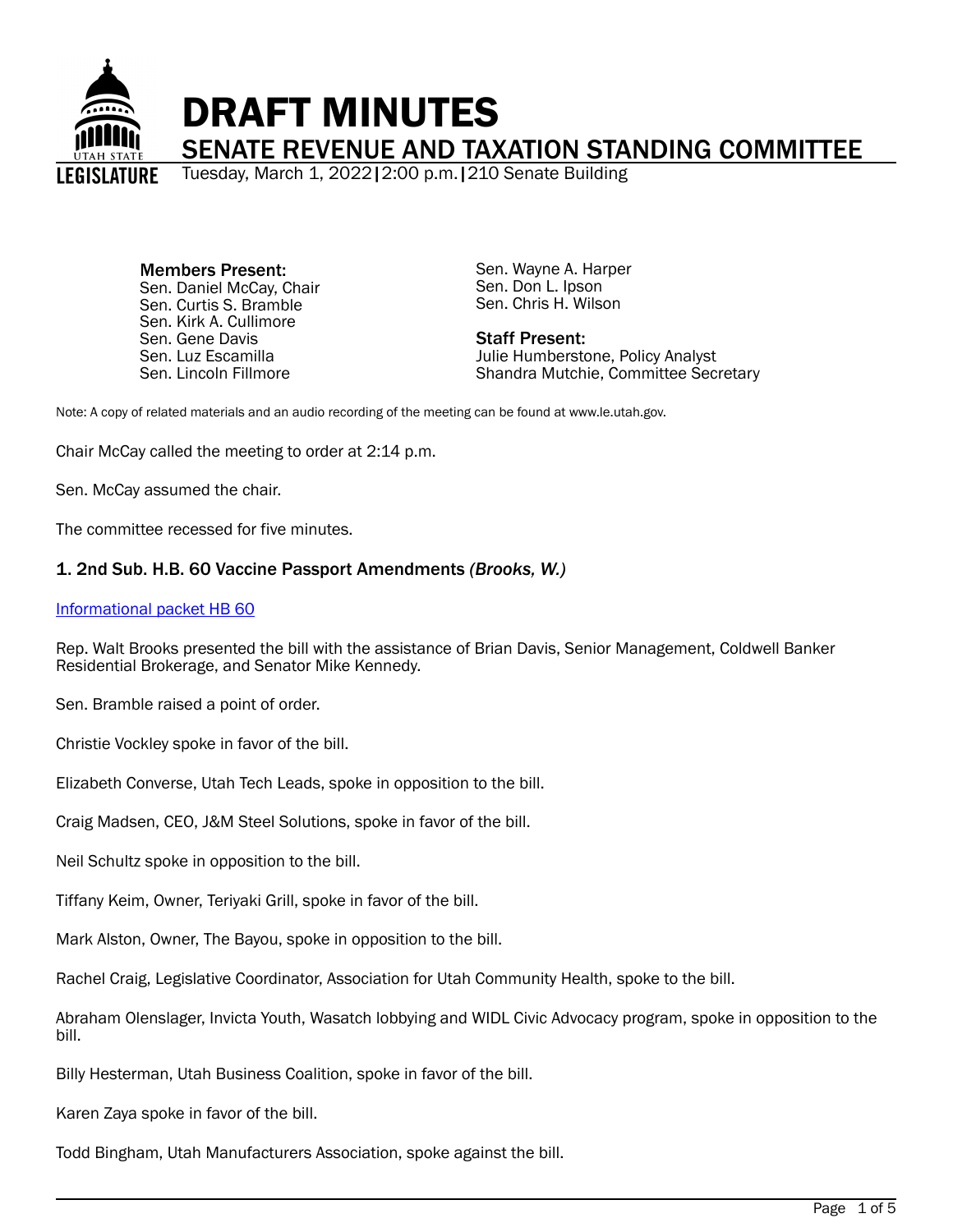### SENATE REVENUE AND TAXATION STANDING COMMITTEE DRAFT MINUTES **March 1, 2022**

Heather Fannon, Constitutional Defense of Utah, spoke in favor of the bill.

Kelvyn Cullimore, President, BioUtah, spoke in opposition of the bill.

Brent Maxwell, President, Precision Systems Engineering, spoke in favor of the bill.

Ginger Chen, Utah Chamber Policy Coalition, spoke in opposition to the bill.

Gregory Duerden, state chair, Independent American Party and Utah Liberty Council, spoke in favor of the bill.

Barbara Riddle, CEO, ChamberWest Chamber of Commerce, spoke in opposition to the bill.

Tina Horlock spoke in favor of the bill.

Amelia Powers-Gardner, Utah County Commissioner, spoke in opposition to the bill.

Jorge Riveros spoke in favor of the bill.

Patricia Jones spoke in opposition to the bill.

Austin Abicht spoke in favor of the bill.

Laurie Wines spoke in favor of the bill.

Lisa Bruns spoke in favor of the bill.

Aaron Holladay spoke in favor of the bill.

MOTION: Sen. Fillmore moved to replace 2nd Substitute H.B. 60 with 6th Substitute H.B. 60. The motion passed with a vote of 6 - 3 - 0.

| Absent - 0      |
|-----------------|
| Sen. C. Bramble |
| Sen. W. Harper  |
|                 |
|                 |
|                 |
|                 |
|                 |

MOTION: Sen. Fillmore moved to pass 6th Substitute H.B. 60 out favorably. The motion passed with a vote of  $7 - 2 - 0.$ 

Yeas - 7 Nays - 2 Absent - 0 Sen. C. Bramble Sen. K. Cullimore Sen. L. Fillmore Sen. W. Harper Sen. D. Ipson Sen. D. McCay Sen. C. Wilson

Sen. G. Davis Sen. L. Escamilla

# 2. 1st Sub. H.B. 311 Clean Air Heavy Equipment Tax Credit *(Ballard, M.G.)*

Rep. Melissa Ballard presented the bill.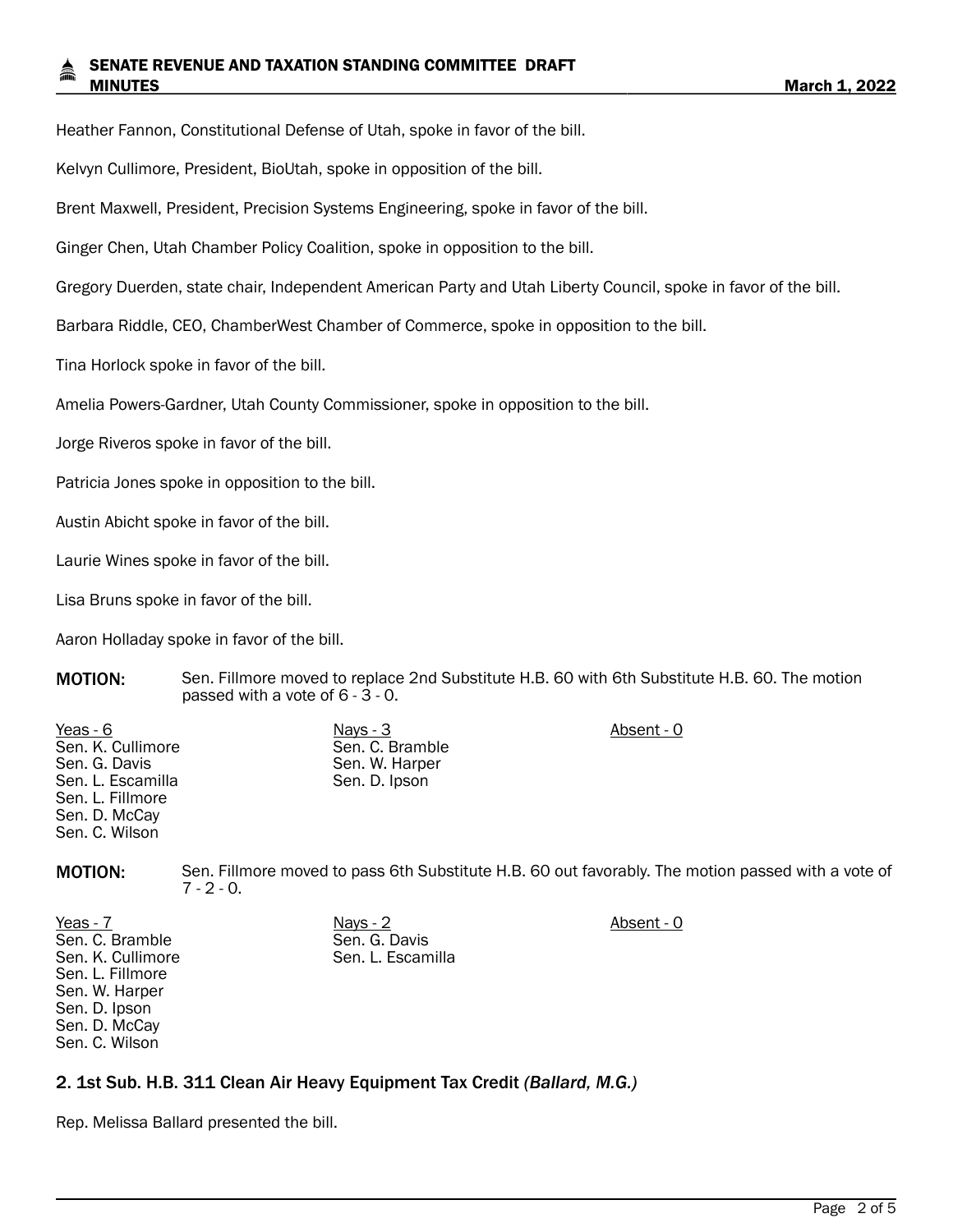### SENATE REVENUE AND TAXATION STANDING COMMITTEE DRAFT MINUTES **March 1, 2022**

MOTION: Sen. Bramble moved to replace 1st Substitute H.B. 311 with 3rd Substitute H.B. 311. The motion passed with a vote of 8 - 0 - 1.

Sen. D. Ipson

Yeas - 8 Nays - 0 Nays - 0 Absent - 1 Sen. C. Bramble Sen. K. Cullimore Sen. G. Davis Sen. L. Escamilla Sen. L. Fillmore Sen. W. Harper Sen. D. McCay Sen. C. Wilson

George Chapman spoke in opposition to the bill.

MOTION: Sen. Bramble moved to pass 3rd Substitute H.B. 311 out favorably. The motion passed with a vote of 7 - 1 - 1.

| Yeas - 7          | Nays - 1      | Absent - 1    |
|-------------------|---------------|---------------|
| Sen. C. Bramble   | Sen. D. McCay | Sen. D. Ipson |
| Sen. K. Cullimore |               |               |
| Sen. G. Davis     |               |               |
| Sen. L. Escamilla |               |               |
| Sen. L. Fillmore  |               |               |
| Sen. W. Harper    |               |               |
| Sen. C. Wilson    |               |               |

### 3. H.B. 401 Property Tax Relief Amendments *(Waldrip, S.)*

Rep. Steve Waldrip presented the bill.

Burt Harvey, Utah County, spoke in favor of the bill.

MOTION: Sen. Davis moved to pass H.B. 401 out favorably. The motion passed with a vote of 7 - 1 - 1.

| Yeas - 7          | Nays - 1      | Absent - 1    |
|-------------------|---------------|---------------|
| Sen. C. Bramble   | Sen. D. McCay | Sen. D. Ipson |
| Sen. K. Cullimore |               |               |
| Sen. G. Davis     |               |               |
| Sen. L. Escamilla |               |               |
| Sen. L. Fillmore  |               |               |
| Sen. W. Harper    |               |               |
| Sen. C. Wilson    |               |               |
|                   |               |               |

# 4. H.B. 402 Uninsured Motorist Amendments *(Waldrip, S.)*

Rep. Steve Waldrip presented the bill with the assistance of Russell Hyman, Utah Association For Justice.

MOTION: Sen. Escamilla moved to replace H.B. 402 with 1st Substitute H.B. 402. The motion passed with a vote of 6 - 1 - 2.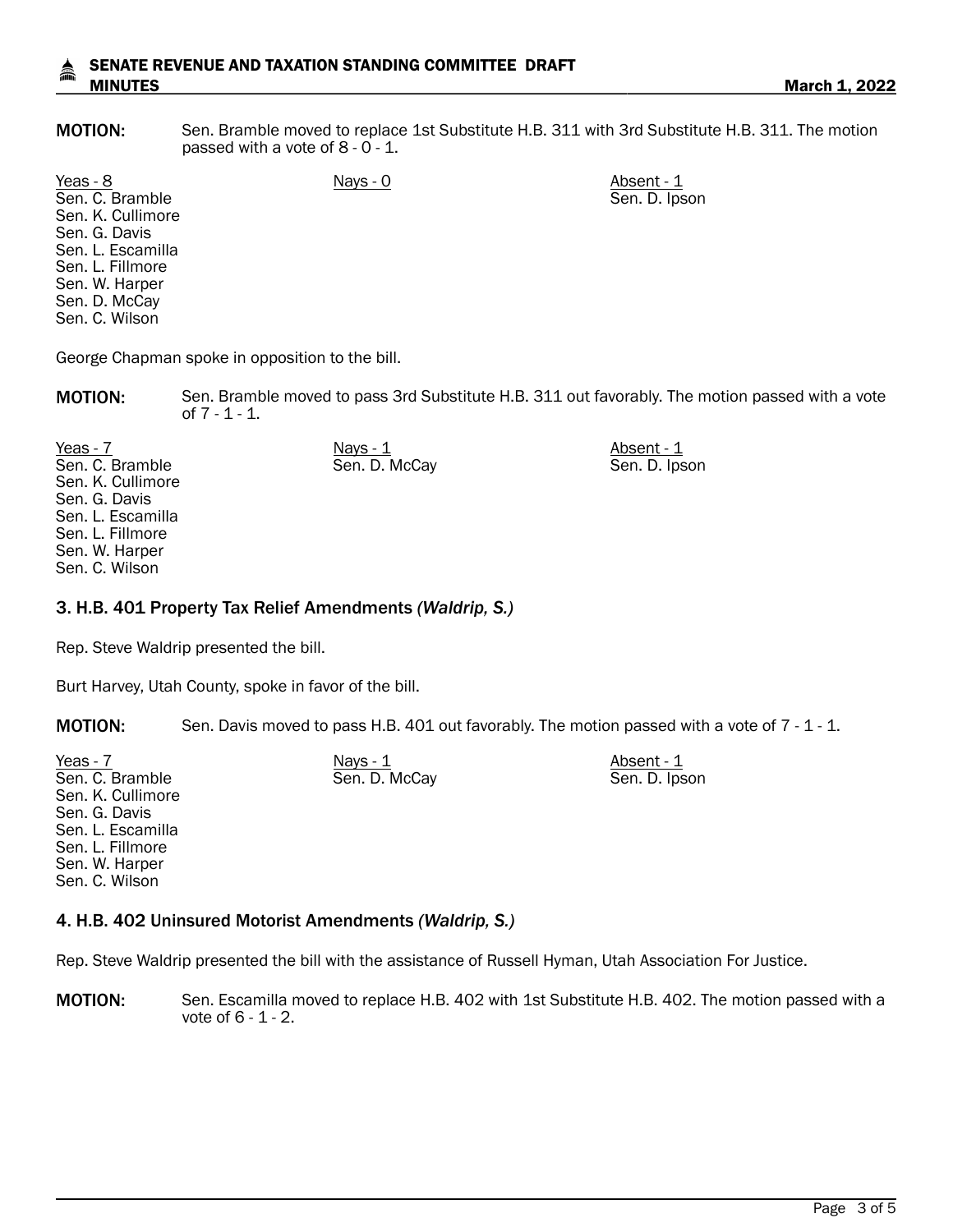# SENATE REVENUE AND TAXATION STANDING COMMITTEE DRAFT MINUTES **March 1, 2022**

Sen. C. Bramble Sen. G. Davis Sen. L. Escamilla Sen. L. Fillmore Sen. W. Harper Sen. C. Wilson

<u>Yeas - 6</u> Nays - <u>Nays - 1</u> Nays - <u>1</u> Absent - 2

Sen. D. McCay Sen. K. Cullimore Sen. D. Ipson

**MOTION:** Sen. Bramble moved to pass 1st Substitute H.B. 402 out favorably. The motion passed with a vote of 7 - 0 - 2.

Yeas - 7 Nays - 0 Nays - 0 Nays - 0 Absent - 2 Sen. C. Bramble Sen. G. Davis Sen. L. Escamilla Sen. L. Fillmore Sen. W. Harper Sen. D. McCay Sen. C. Wilson

Sen. K. Cullimore Sen. D. Ipson

Sen. K. Cullimore Sen. D. Ipson

# 5. H.B. 444 Income Tax Revisions *(Spendlove, R.)*

Sen. Fillmore presented the bill.

John Valentine, Chairman, Utah State Tax Commission, spoke to the bill.

MOTION: Sen. Bramble moved to replace H.B. 444 with 1st Substitute H.B. 444. The motion passed with a vote of 7 - 0 - 2.

Yeas - 7 Nays - 0 Absent - 2 Sen. C. Bramble Sen. G. Davis Sen. L. Escamilla Sen. L. Fillmore Sen. W. Harper Sen. D. McCay Sen. C. Wilson

MOTION: Sen. Bramble moved to amend 1st Substitute H.B. 444 with Amendment #1. The motion passed with a vote of 7 - 0 - 2.

> Amendment 1 1st Sub. H.B. 444

1. Page 17, Lines 501 through 502:<br>501 (i) the amount of tax paid:

501 (j) the amount of tax paid:<br>502 (i) {-paid-} on income attribi

 $(i)$   $\{\text{paid}\}$  on income attributed to the individual and taxable in this state;

2 . Page 31, Lines 943 through 945:<br>943 (c) A pass-through entity that p

943 (c) A pass-through entity that pays a tax described in Subsection (2)(a) shall provide to 944 each pass-through entity taxpayer a statement that states the amount of tax paid on the

each pass-through entity taxpayer a statement that states the amount of tax paid on the income

945 attributed to the pass-through entity taxpayer.

(d) A payment of the tax described in Subsection (2)(a) on or before the last day of the taxable year is an irrevocable election to be subject to the tax for the taxable year.